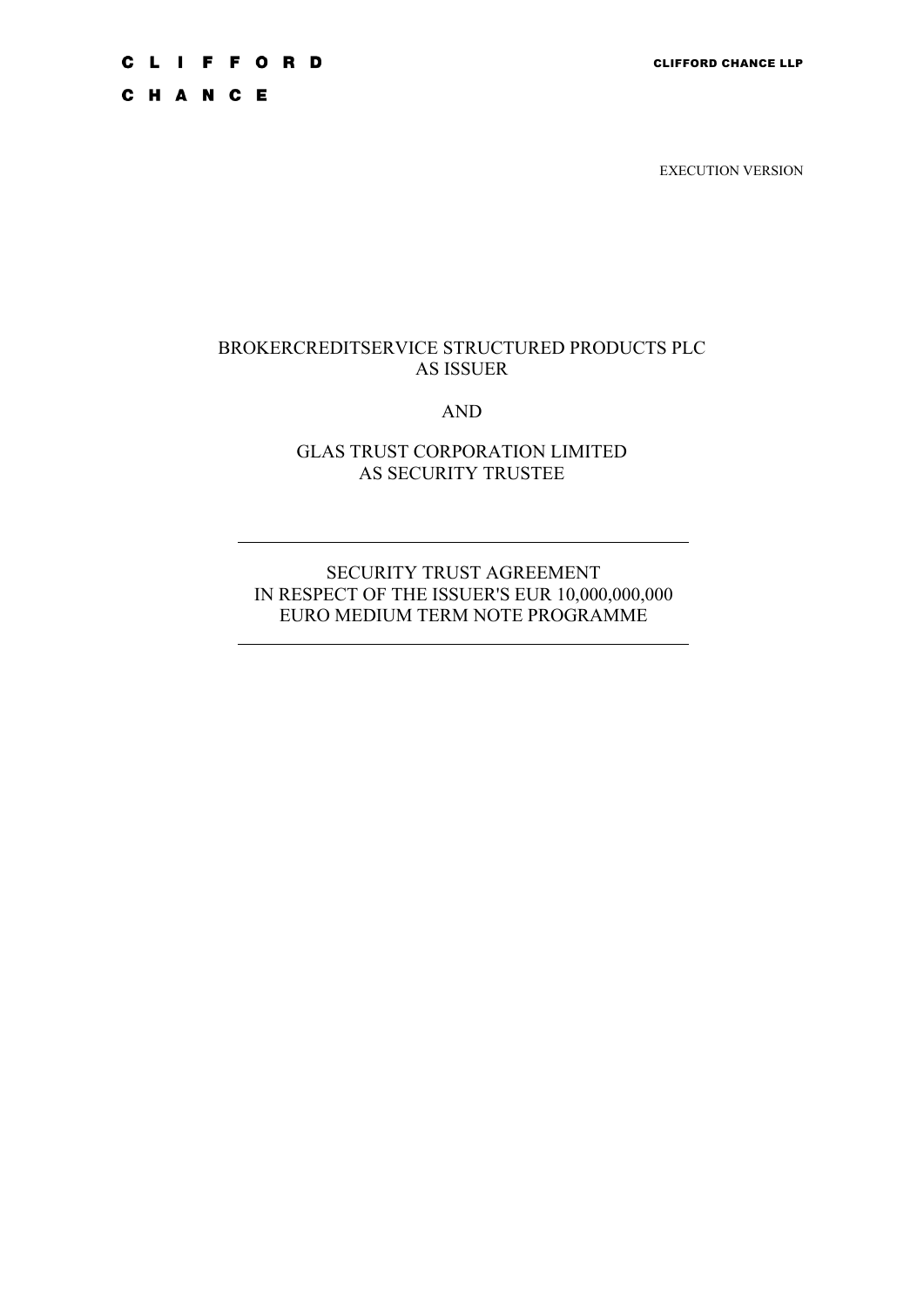#### **CONTENTS**

| Clause |  | Page |
|--------|--|------|
| 1.     |  |      |
| 2.     |  |      |
| 3.     |  |      |
| 4.     |  |      |
| 5.     |  |      |
| 6.     |  |      |
| 7.     |  |      |
| 8.     |  |      |
| 9.     |  |      |
| 10.    |  |      |
| 11.    |  |      |
| 12.    |  |      |
| 13.    |  |      |
| 14.    |  |      |
| 15.    |  |      |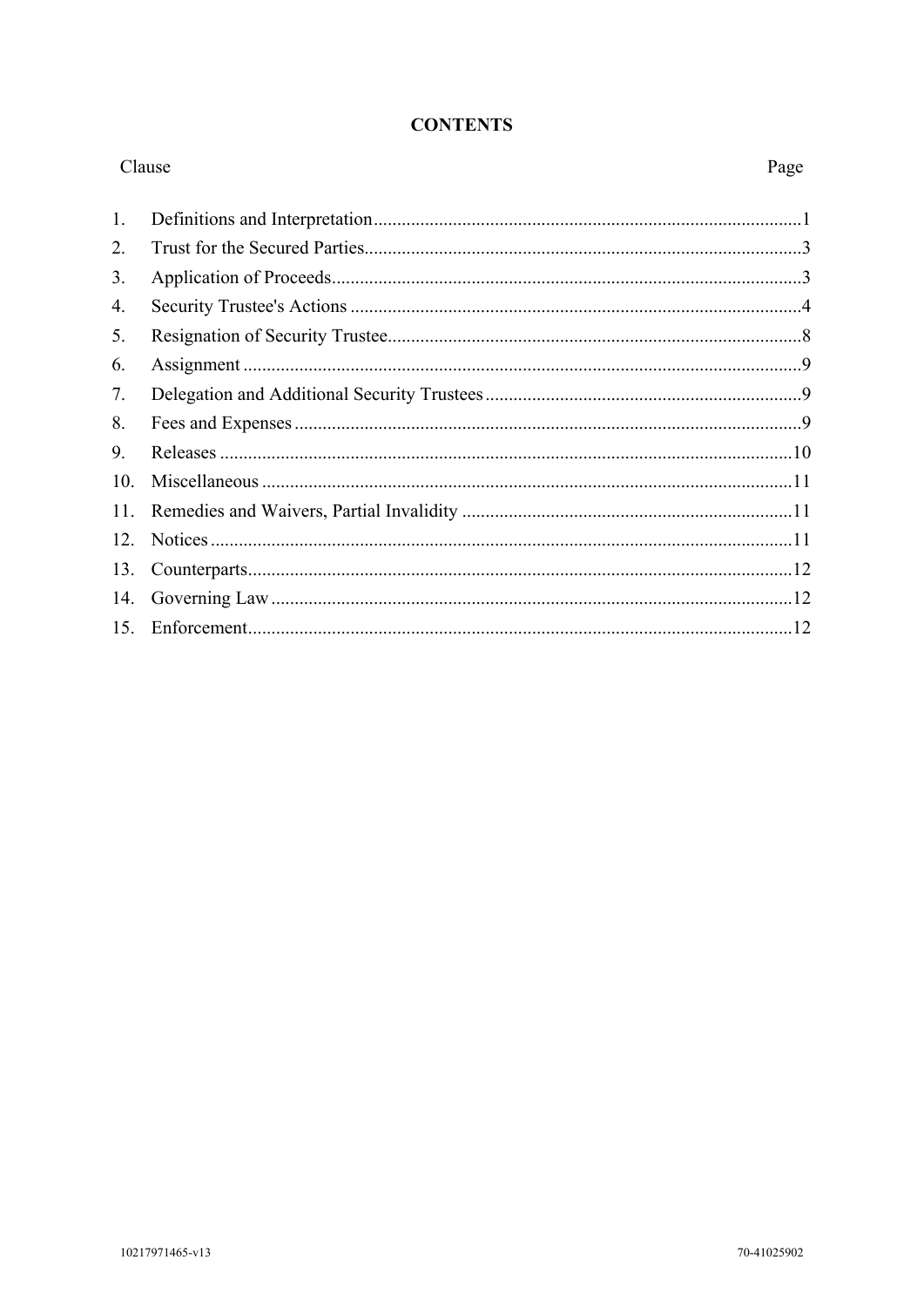# **THIS AGREEMENT** is made on 4 January 2022

#### **BETWEEN**

- (1) **BROKERCREDITSERVICE STRUCTURED PRODUCTS PLC** of Office 203, Kofteros Business Center, 182 Agias Filaxeos, 3083, Limassol, Cyprus (the "**Issuer**"); and
- (2) **GLAS TRUST CORPORATION LIMITED** of 55 Ludgate Hill, Level 1 West, London EC4M 7JW, United Kingdom in its capacity as security trustee (the "**Security Trustee**").

#### **WHEREAS**:

- (A) The Issuer has established a programme (the "**Programme**") for the issuance of notes (the "**Notes**"), in connection with which the Issuer has entered into an amended and restated agency agreement dated on or about 14 June 2021 (the "**Agency Agreement**") and the Issuer has executed and delivered the deed of covenant dated on or about 14 June 2021 (the "**Deed of Covenant**").
- (B) The Issuer has also entered into a custody agreement dated as of 4 January 2022 (as amended or supplemented from time to time, the "**Security Trustee Custody Agreement**") with Citibank, N.A., London Branch as custodian (the "**Custodian**", which expression includes any successor to Citibank, N.A., London Branch in its capacity as such and shall mean in relation to any Series of Secured Notes (as defined below), any other custodian appointed in connection with any Series of Secured Notes).
- (C) Each Tranche of Notes will be issued either (1) pursuant to the Base Prospectus (as defined below) as amended and/or supplemented by a document specific to such Tranche describing the final terms of the relevant Tranche and which, for these purposes, will include any issue-specific summary annexed to the final terms (the "**Final Terms**") or (2) in a separate prospectus specific to such Tranche (the "**Drawdown Prospectus**").
- (D) If specified in the Final Terms or Drawdown Prospectus (as applicable) in relation to a Series of Notes issued under the Programme on or after the date of this Agreement, such Notes (the "**Secured Notes**") shall have the benefit of security interests granted over the assets specified in the Final Terms or Drawdown Prospectus (as applicable) for such Series and security interests in respect of each Series will be held in a separate custody account with the Custodian.
- (E) The Security Trustee has agreed to act as security trustee in respect of the Secured Notes under this Agreement on and subject to the following terms and conditions.

#### **IT IS AGREED** as follows:

#### <span id="page-2-0"></span>1. **DEFINITIONS AND INTERPRETATION**

#### 1.1 **Definitions**

All terms and expressions which have defined meanings in the Terms and Conditions shall have the same meanings in this Agreement except where the context requires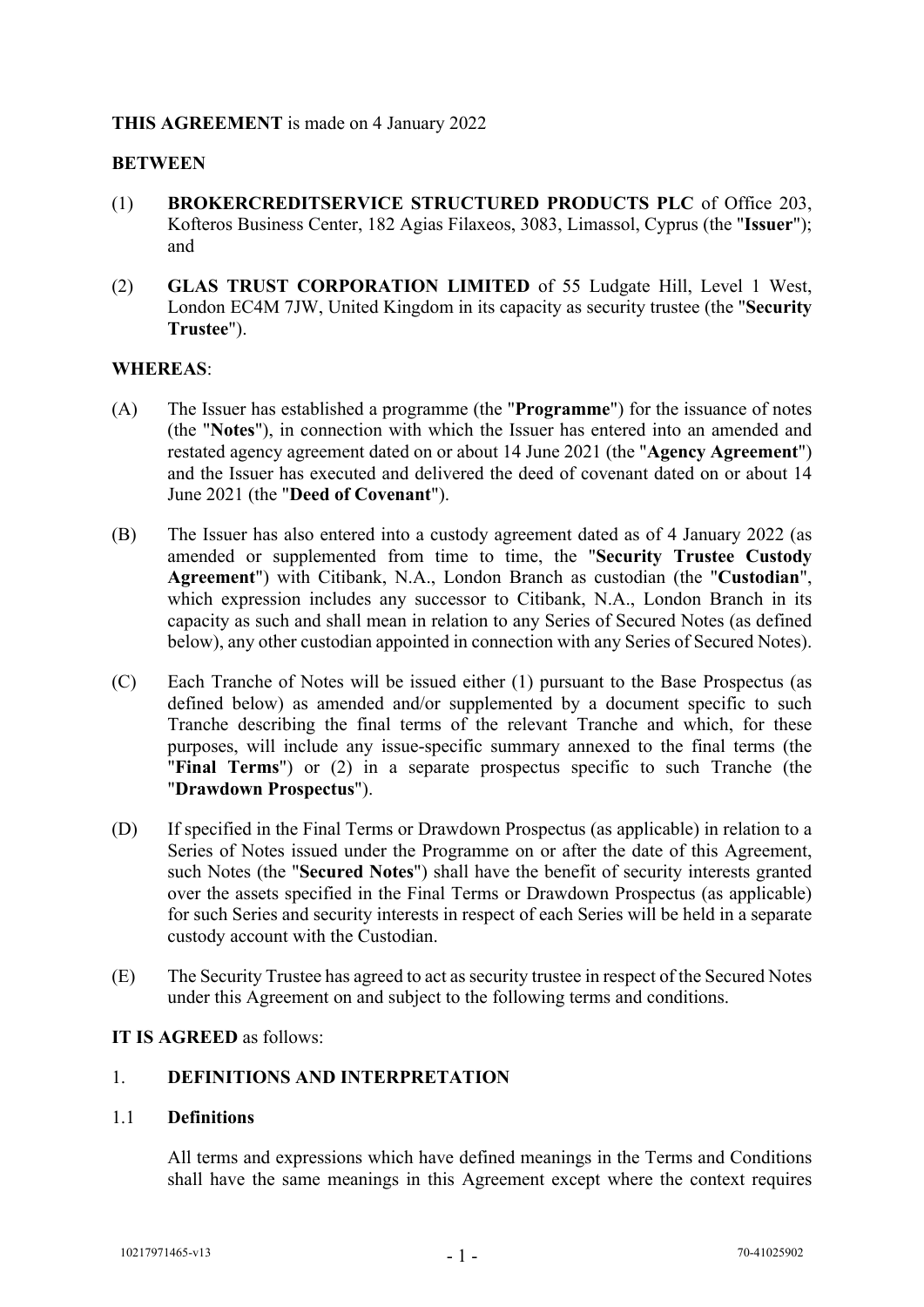otherwise or unless otherwise stated. In addition, in this Agreement the following expressions have the following meanings:

"**Additional Charging Document**" means, in relation to a Series of Secured Notes, any security document entered into by the Issuer for the purposes of granting security over or in respect of any part of the Charged Property for such Series.

"**Charged Property**" means, in relation to each Series of Secured Notes, all the assets specified in the Final Terms or Drawdown Prospectus which from time to time are, or are expressed to be, the subject of the Transaction Security.

"**Delegate**" means any delegate, agent, attorney or co-security trustee appointed by the Security Trustee.

"**Encumbrance**" means:

- (a) a mortgage, charge, pledge, lien or other encumbrance securing any obligation of any person;
- (b) any arrangement under which money or claims to money, or the benefit of, a bank or other account may be applied, set off or made subject to a combination of accounts so as to effect discharge of any sum owed or payable to any person; or
- (c) any other type of preferential arrangement (including any title transfer and retention arrangement) having a similar effect.

"**Receiver**" means a receiver or receiver and manager or administrative receiver of the whole or any part of the Charged Property.

"**Secured Obligations**" means all monies, debts and liabilities which are now or have been or at any time hereafter may be or become due, owing or incurred, actually or contingently, by the Issuer to the Secured Creditors in connection with the relevant Series of Secured Notes.

"**Secured Parties**" means any party to whom the monies may now or in the future be applied in accordance with Clause [3.1](#page-5-1) (excluding the Issuer).

"**Security Documents**" means, in relation to a Series of Secured Notes, this Agreement and any Additional Charging Documents in respect of that Series.

"**Terms and Conditions**" means, in relation to any Series of Secured Notes, the terms and conditions applicable to such Series of Secured Notes set out in the Base Prospectus as amended, supplemented and/or replaced by the relevant Final Terms or, as the case may be, the relevant Drawdown Prospectus and any reference to a numbered "Condition" is to the correspondingly numbered provision thereof.

"**Transaction Security**" means the Encumbrances created or expressed to be created in favour of the Security Trustee pursuant to the Security Documents.

"**Trustee Acts**" means both the Trustee Act 1925 and the Trustee Act 2000 of England and Wales.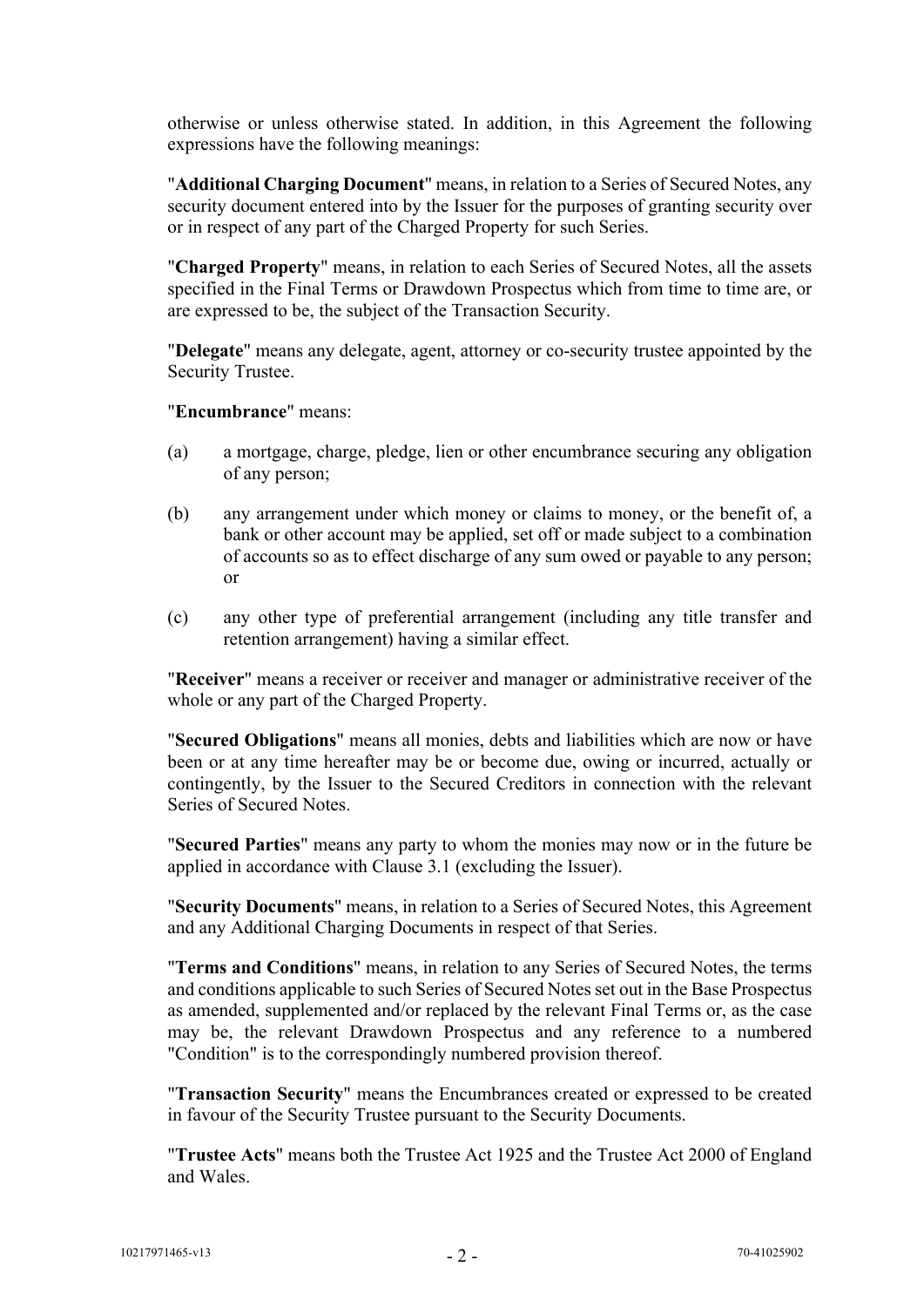# 1.2 **Construction**

In this Agreement:

- (a) any reference in this Agreement to the "**Security Trustee**" or any "**Secured Party**" shall be construed so as to include their and any subsequent successors and permitted assignees and transferees and, in the case of the Security Trustee, any person for the time being appointed as security trustee or security trustees in accordance with this Agreement; and
- (b) references in this Agreement to any Clause shall be to a clause contained in this Agreement.

# 1.3 **Separate Series**

For the purposes of this Agreement and any Series of Secured Notes, the provisions of this Agreement shall apply *mutatis mutandis* (i) as a separate and independent agreement with respect to such Series only and (ii) as though such provisions had been agreed to exclusively for the purposes of such Series of Secured Notes.

# 1.4 **Third Party Rights**

A person who is not a party to this Agreement has no right under the Contracts (Rights of Third Parties) Act 1999 to enforce or to enjoy the benefit of any term of this Agreement.

# <span id="page-4-0"></span>2. **TRUST FOR THE SECURED PARTIES**

#### 2.1 **Trust**

The Security Trustee declares that it shall hold the Transaction Security on trust for the Secured Parties on the terms contained in this Agreement. The Security Trustee shall have only those duties, obligations and responsibilities expressly specified in this Agreement or in the Security Documents (and no others shall be implied).

#### 2.2 **No Independent Power**

The Secured Parties shall not have any independent power to enforce, or have recourse to, any of the Transaction Security or to exercise any rights or powers arising under the Security Documents except through the Security Trustee.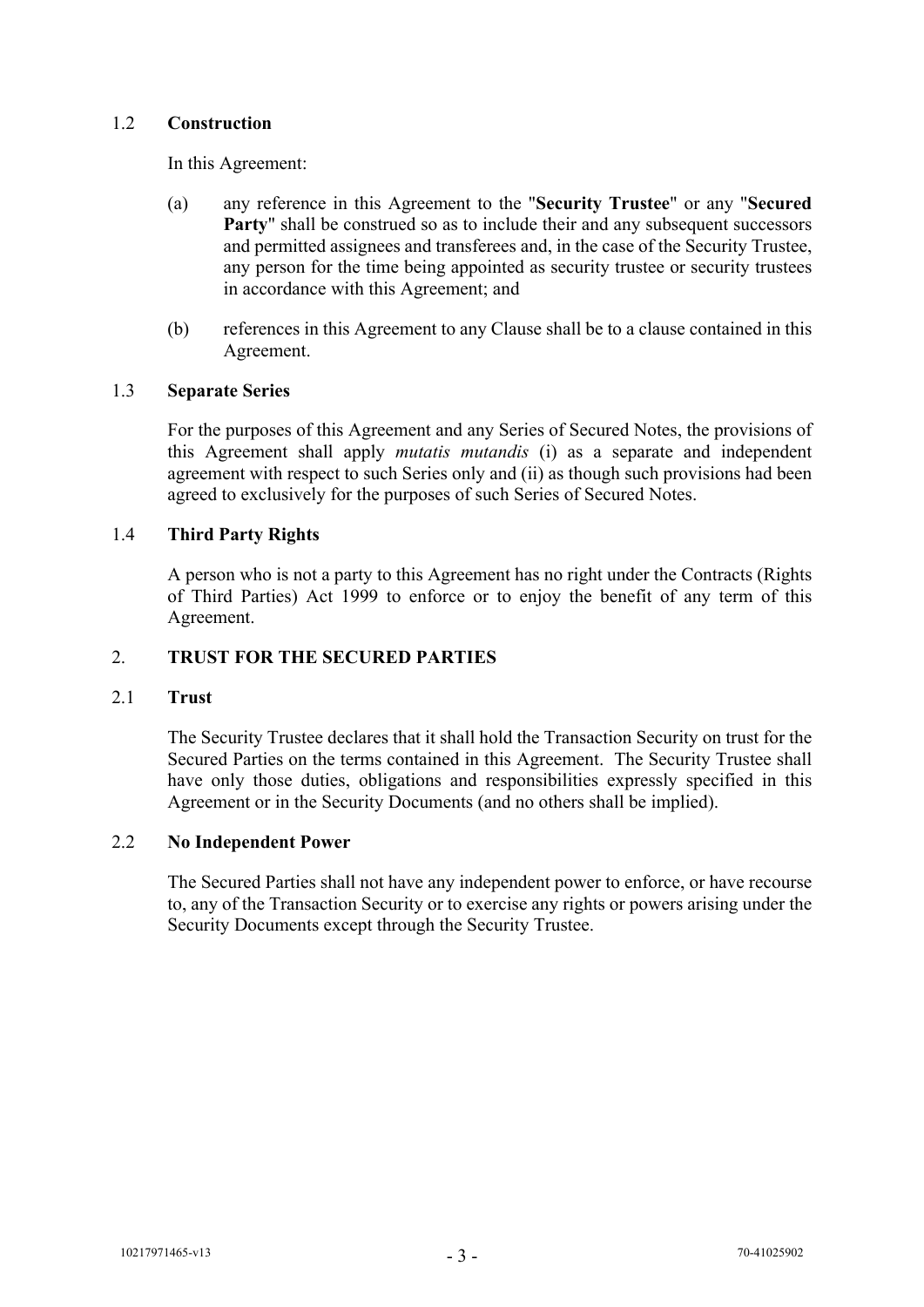# <span id="page-5-0"></span>3. **APPLICATION OF PROCEEDS**

#### <span id="page-5-1"></span>3.1 **Order of Application**

All moneys from time to time received or recovered by the Security Trustee in connection with the realisation or enforcement of all or any part of the Transaction Security shall be held by the Security Trustee on trust to apply them at such times as the Security Trustee sees fit, to the extent permitted by applicable law (subject to the provisions of this Clause [3\)](#page-5-0), in the following order of priority:

- (a) in discharging any sums owing to the Security Trustee (in its capacity as security trustee), any Receiver or any Delegate;
- (b) in meeting the claims (if any) of the Noteholders in respect of principal and interest on the Secured Notes; and
- (c) in payment of the balance (if any) to the Issuer.

#### 3.2 **Investment of Proceeds**

Prior to the application of the proceeds of the Transaction Security in accordance with Clause [3.1](#page-5-1) (*Order of Application*) the Security Trustee may, at its discretion, hold all or part of those proceeds in an interest bearing suspense or impersonal account(s) in the name of the Security Trustee with such financial institution (including itself) for so long as the Security Trustee shall think fit (the interest being credited to the relevant account) pending the application from time to time of those monies at the Security Trustee's discretion in accordance with the provisions of this Clause [3.](#page-5-0)

#### 3.3 **Currency Conversion**

- (a) For the purpose of or pending the discharge of any of the Secured Obligations the Security Trustee may convert any moneys received or recovered by the Security Trustee from one currency to another, at the spot rate at which the Security Trustee is able to purchase the currency in which the Secured Obligations are due with the amount received.
- (b) The obligations of the Issuer to pay in the due currency shall only be satisfied to the extent of the amount of the due currency purchased after deducting the costs of conversion.

#### 3.4 **Permitted Deductions**

The Security Trustee shall be entitled (a) to set aside by way of reserve amounts required to meet and (b) to make and pay, any deductions and withholdings (on account of Taxes or otherwise) which it is or may be required by any applicable law to make from any distribution or payment made by it under this Agreement, and to pay all Taxes which may be assessed against it in respect of any of the Charged Property, or as a consequence of performing its duties (other than in connection with its remuneration for performing its duties under this Agreement).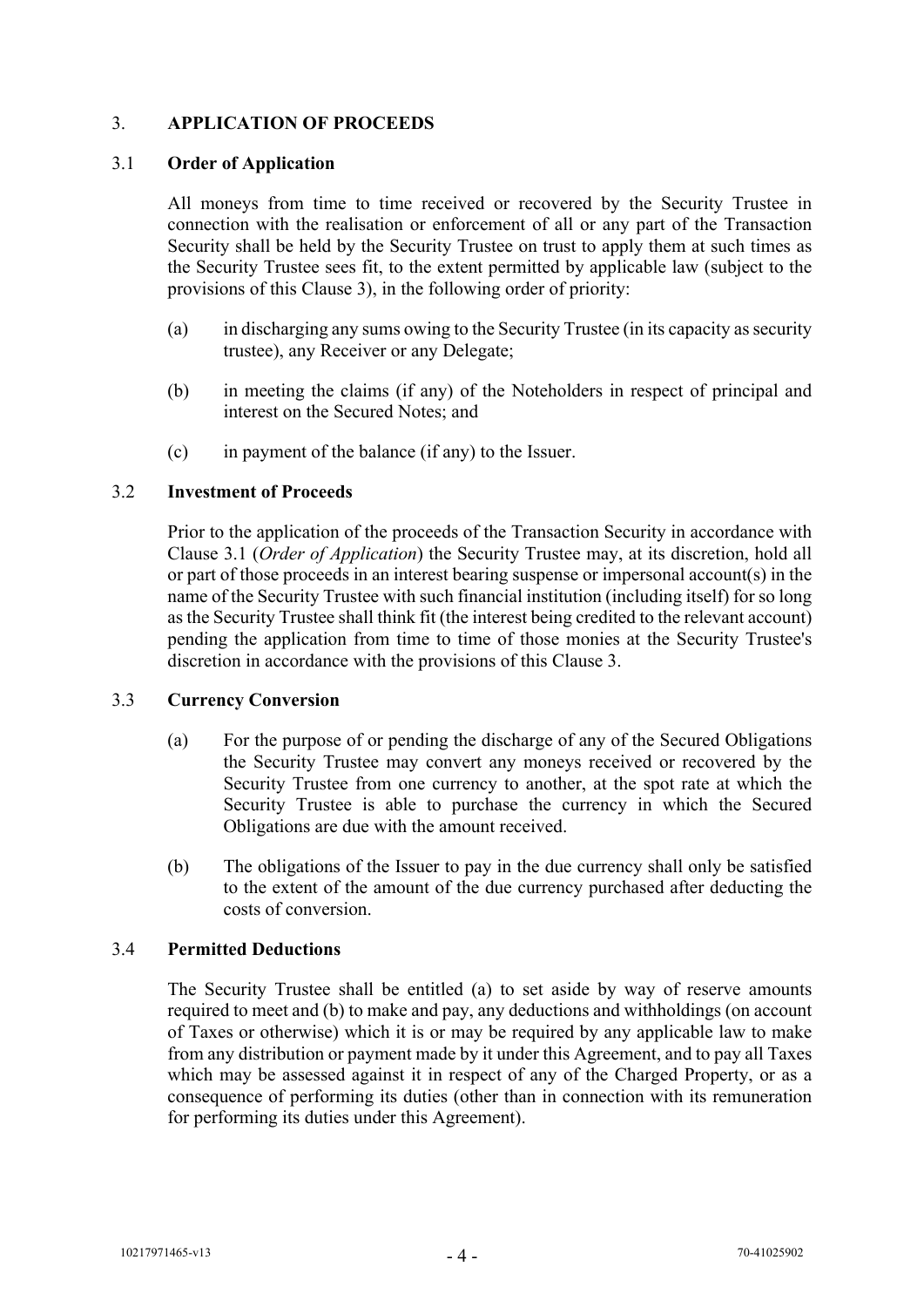# <span id="page-6-0"></span>4. **SECURITY TRUSTEE'S ACTIONS**

#### 4.1 **Security Trustee's Instructions**

The Security Trustee shall:

- (a) except as otherwise provided, act in accordance with any instructions given to it by Noteholders holding in aggregate not less than 25 per cent. of the principal amount outstanding of the relevant Series of Secured Notes (such Noteholder(s) having provided evidence satisfactory to the Security Trustee of the holding); and
- (b) be entitled to request instructions, or clarification of any direction, from Noteholders as to whether, and in what manner, it should exercise or refrain from exercising any rights, powers and discretions and the Security Trustee may refrain from acting unless and until those instructions or clarification are received by it.

#### 4.2 **Security Trustee's Actions**

Subject to the provisions of this Clause [4:](#page-6-0)

- (a) the Security Trustee may, in the absence of any instructions to the contrary, take such action in the exercise of any of its powers and duties under the Security Documents which in its absolute discretion it considers to be for the protection and benefit of all the Secured Parties; and
- (b) at any time after the Transaction Security has become enforceable in accordance with the terms of the Security Documents, take any action as in its sole discretion it thinks fit to enforce the Transaction Security.

#### 4.3 **Security Trustee's Discretions**

The Security Trustee may:

- (a) assume unless it has, in its capacity as security trustee for the Secured Parties, received actual notice to the contrary that (i) no Event of Default has occurred and the Issuer is not in breach of or default under its obligations under any of the Security Documents and (ii) any right, power, authority or discretion vested by any Security Document in any person has not been exercised;
- (b) engage, pay for and rely on the advice or services of any lawyers, accountants, surveyors or other experts (whether obtained by the Security Trustee or by any other Secured Party) whose advice or services may at any time seem necessary, expedient or desirable;
- (c) rely upon any communication or document believed by it to be genuine and, as to any matters of fact which might reasonably be expected to be within the knowledge of the Issuer, upon a certificate signed by or on behalf of the Issuer; and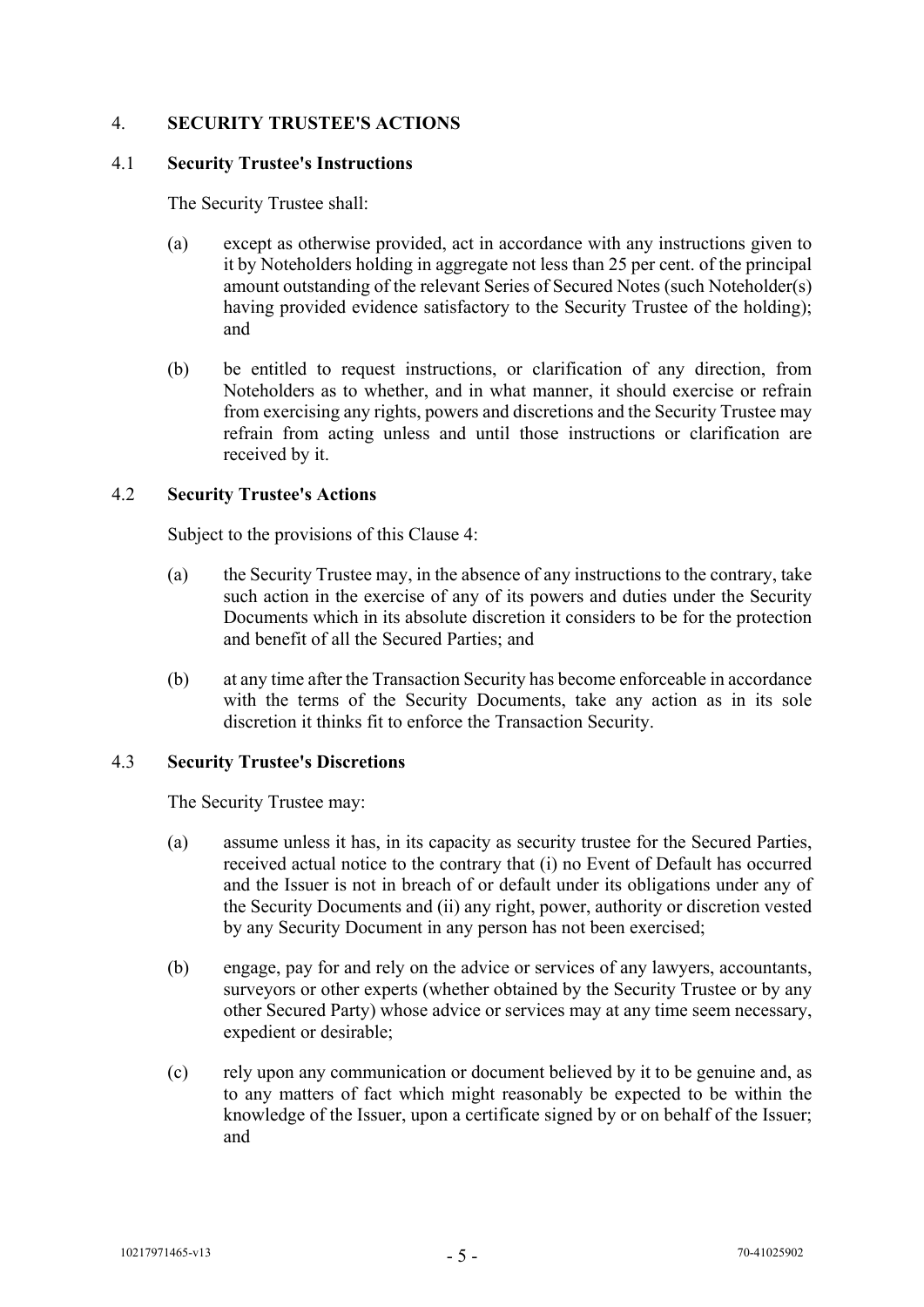(d) refrain from acting (including bringing any legal action or proceeding arising out of or in connection with the Security Documents) until it has received any indemnification and/or security that it may in its absolute discretion require (whether by way of payment in advance or otherwise) for all costs, losses and liabilities which it may incur in bringing such action or proceedings.

# 4.4 **Excluded Obligations**

Notwithstanding anything to the contrary expressed or implied in this Agreement or any Security Document, the Security Trustee shall not:

- (a) be bound to enquire as to (i) the occurrence or otherwise of any Event of Default or (ii) the performance, default or any breach by the Issuer of its obligations under the Secured Notes;
- (b) be bound to account to any other Secured Party for any sum or the profit element of any sum received by it for its own account;
- (c) be bound to disclose to any other person (including any Secured Party) (i) any confidential information or (ii) any other information if disclosure would or might in its reasonable opinion constitute a breach of any law or be a breach of fiduciary duty;
- (d) be under any obligations other than those which are specifically provided for in the Security Documents; or
- (e) have or be deemed to have any duty, obligation or responsibility to, or relationship of trust or agency with the Issuer.

#### 4.5 **Exclusion of Security Trustee's Liability**

Unless caused directly by its gross negligence or wilful misconduct the Security Trustee shall not accept responsibility or be liable for:

- (a) the adequacy, accuracy and/or completeness of any information supplied by the Security Trustee or any other person in connection with the Security Documents or the transactions contemplated in the Security Documents, or any other agreement, arrangement or document entered into, made or executed in anticipation of, pursuant to or in connection with the Security Documents;
- (b) the legality, validity, effectiveness, adequacy or enforceability of any Security Document or the Transaction Security or any other agreement, arrangement or document entered into, made or executed in anticipation of, pursuant to or in connection with any Security Document or the Transaction Security;
- (c) any losses to any person or any liability arising as a result of taking or refraining from taking any action in relation to any of the Security Documents or the Transaction Security or otherwise, whether in accordance with an instruction from the Noteholders or otherwise;
- (d) any loss of profits, goodwill, reputation, business opportunity or anticipated saving, or for special or consequential damages, whether or not foreseeable and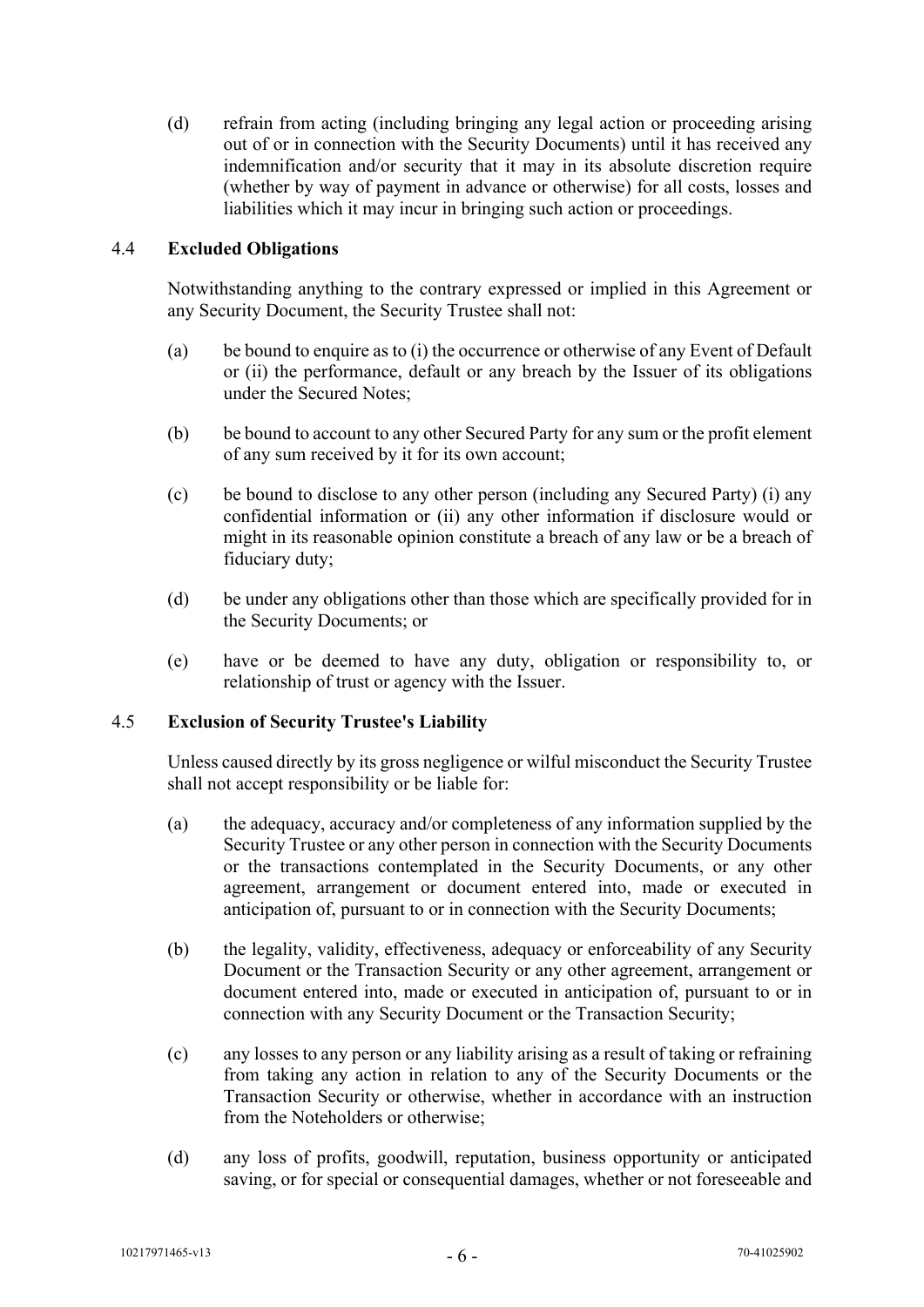whether or not the Security Trustee has been advised of the possibility of such loss or damages and regardless of whether the claim for loss or damage is made in negligence, for breach of contract or otherwise;

- (e) the exercise of, or the failure to exercise, any judgment, discretion or power given to it by or in connection with any of the Security Documents, the Transaction Security or any other agreement, arrangement or document entered into, made or executed in anticipation of, pursuant to or in connection with the Security Documents or the Transaction Security; or
- (f) any shortfall which arises on the enforcement of the Transaction Security.

# 4.6 **No Proceedings**

No Secured Party (other than the Security Trustee) may take any proceedings against any officer, employee or agent of the Security Trustee in respect of any claim it might have against the Security Trustee or in respect of any act or omission of any kind by that officer, employee or agent in relation to any Security Document and any officer, employee or agent of the Security Trustee may rely on this Clause.

# 4.7 **No responsibility to perfect Transaction Security**

The Security Trustee shall not be liable for any failure to:

- (a) require the deposit with it of any deed or document certifying, representing or constituting the title of the Issuer to any of the Charged Property;
- (b) obtain any licence, consent or other authority for the execution, delivery, legality, validity, enforceability or admissibility in evidence of any of the Security Documents or the Transaction Security;
- (c) register, file or record or otherwise protect any of the Transaction Security (or the priority of any of the Transaction Security) under any applicable laws in any jurisdiction or to give notice to any person of the execution of any of the Security Documents or of the Transaction Security;
- (d) take, or to require the Issuer to take, any steps to perfect its title to any of the Charged Property or to render the Transaction Security effective under the laws of any jurisdiction; or
- (e) require any further assurances in relation to any of the Security Documents.

# 4.8 **Insurance by Security Trustee**

The Security Trustee shall not be under any obligation to insure any of the Charged Property, to require any other person to maintain any insurance or to verify any obligation to arrange or maintain insurance contained in the Security Documents. The Security Trustee shall not be responsible for any loss which may be suffered by any person as a result of the lack of or inadequacy of any such insurance.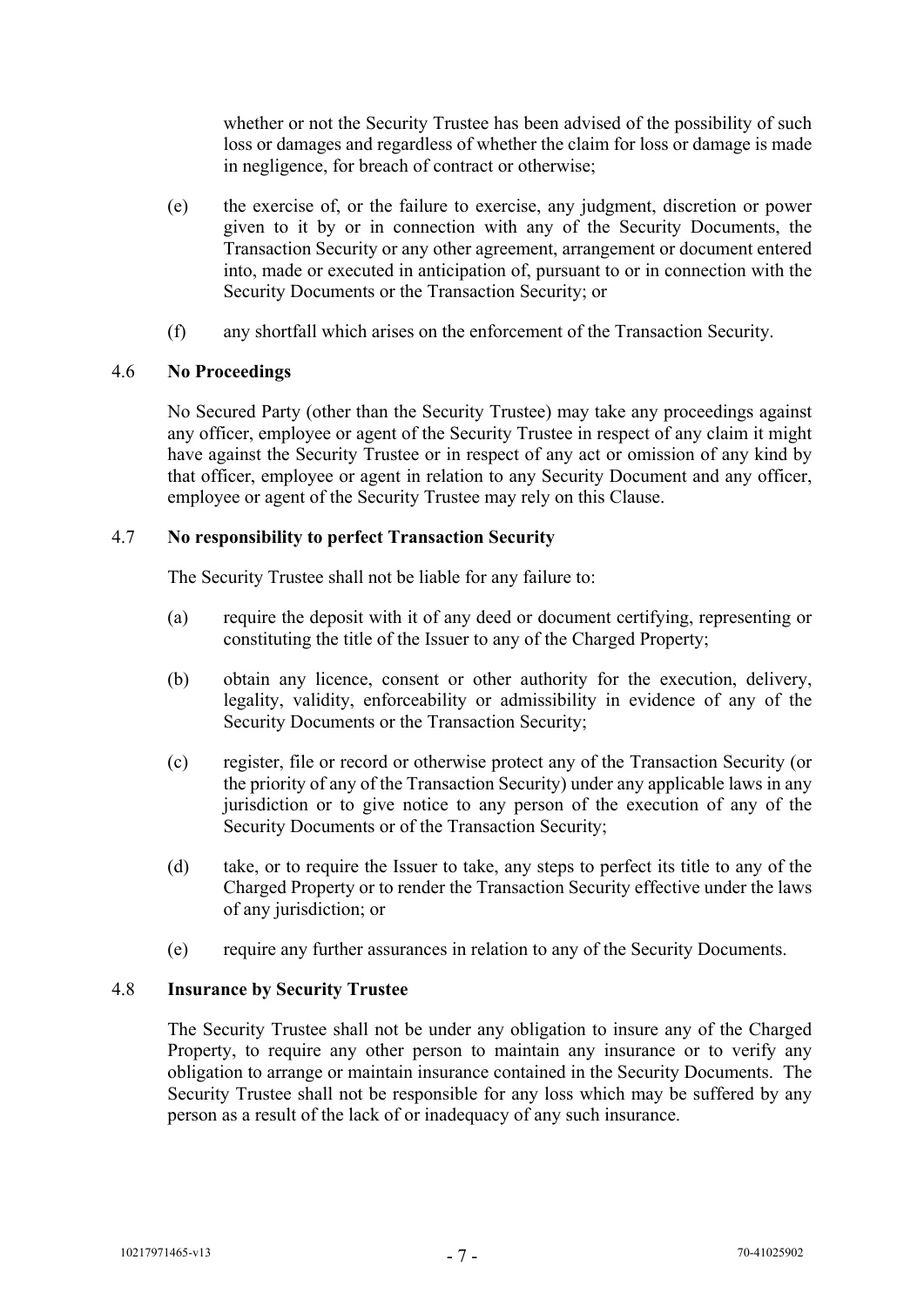#### 4.9 **Custodian**

The parties acknowledge that the Charged Assets will be held by the Custodian on behalf of the Issuer under the terms of the Security Trustee Custody Agreement but subject to the Transaction Security.

#### 4.10 **Acceptance of Title**

The Security Trustee shall be entitled to accept without enquiry, and shall not be obliged to investigate, the right and title as the Issuer may have to any of the Charged Property and shall not be liable for or bound to require the Issuer to remedy any defect in its right or title.

# 4.11 **Refrain from Illegality**

The Security Trustee may refrain from doing anything which in its opinion will or may be contrary to any relevant law, directive or regulation of any jurisdiction which would or might otherwise render it liable to any person, and the Security Trustee may do anything which is, in its opinion, necessary to comply with any law, directive or regulation.

#### 4.12 **Business with the Issuer**

The Security Trustee may accept deposits from, lend money to, and generally engage in any kind of banking or other business with the Issuer.

#### 4.13 **Powers Supplemental**

The rights, powers and discretions conferred upon the Security Trustee by this Agreement shall be supplemental to the Trustee Acts and in addition to any which may be vested in the Security Trustee by general law or otherwise.

#### 4.14 **Disapplication**

Section 1 of the Trustee Act 2000 shall not apply to the duties of the Security Trustee in relation to the trusts constituted by this Agreement. Where there are any inconsistencies between the Trustee Acts and the provisions of this Agreement, the provisions of this Agreement shall, to the extent allowed by law, prevail and, in the case of any inconsistency with the Trustee Act 2000, the provisions of this Agreement shall constitute a restriction or exclusion for the purposes of that Act.

#### <span id="page-9-0"></span>5. **RESIGNATION OF SECURITY TRUSTEE**

#### 5.1 **Resignation of Security Trustee**

- (a) The Security Trustee may resign by giving notice to the Issuer in which case the Issuer may appoint a successor Security Trustee.
- (b) If the Issuer has not appointed a successor Security Trustee in accordance with paragraph (a) above within 30 days after the notice of resignation was given, the Security Trustee may appoint a corporate trustee as a successor Security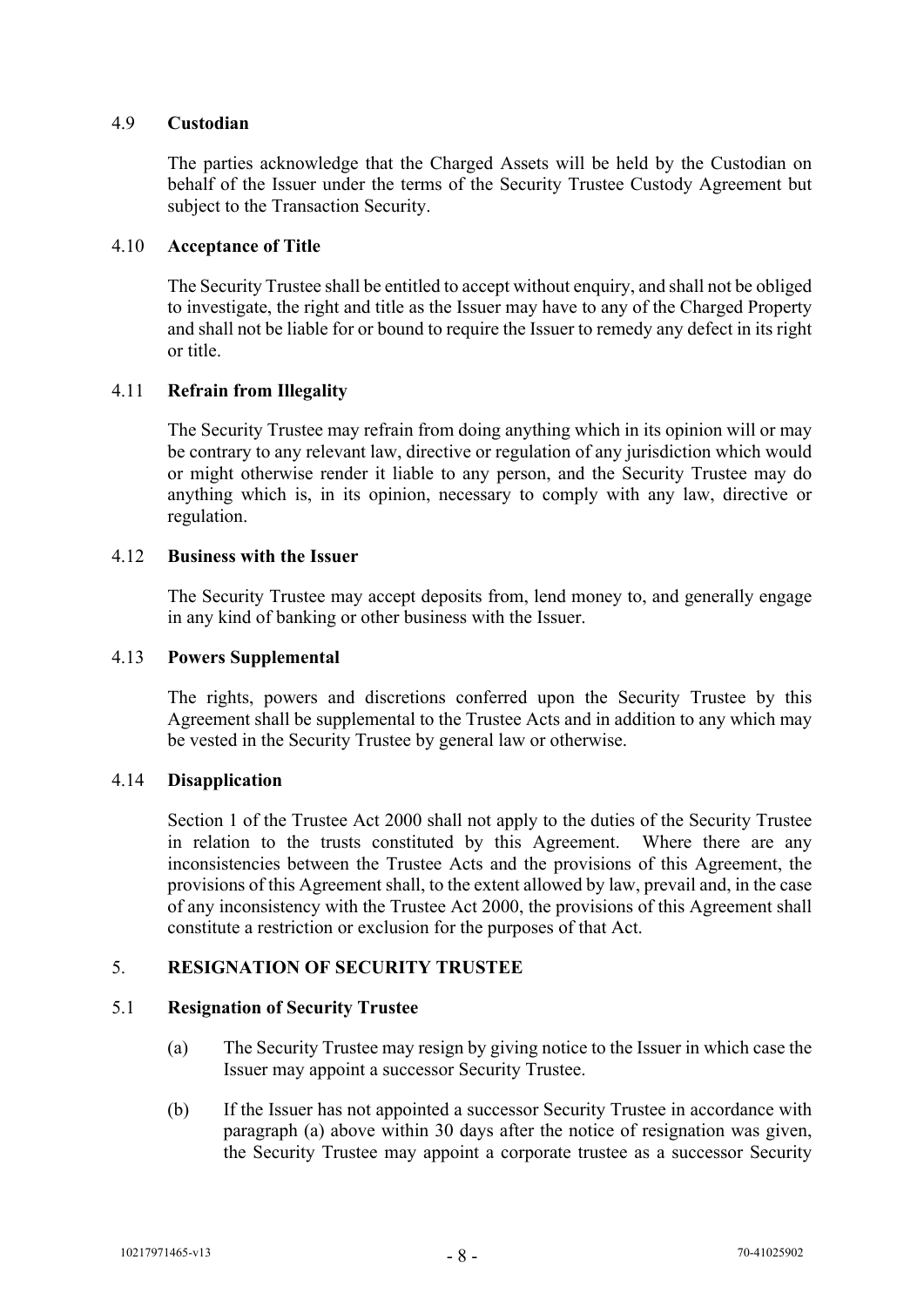Trustee provided that such appointment is on substantially the same terms hereof.

- (c) The retiring Security Trustee shall, at its own cost, make available to the successor Security Trustee such documents and records and provide such assistance as the successor Security Trustee may reasonably request for the purposes of performing its functions as Security Trustee under the Security **Documents**
- (d) The Security Trustee's resignation notice shall only take effect upon (i) the appointment of a successor and (ii) the transfer of all of the Transaction Security to that successor.
- (e) Upon the appointment of a successor, the retiring Security Trustee shall be discharged from any further obligation in respect of the Security Documents but shall remain entitled to the benefit of Clause [4](#page-6-0) (*Security Trustee's Actions*). Its successor and the Issuer shall have the same rights and obligations amongst themselves as they would have had if such successor had been an original party hereto.
- (f) The Noteholders may, by passing an Extraordinary Resolution, require the Security Trustee to resign in accordance with paragraph (a) above. In this event, the Security Trustee shall resign in accordance with paragraph (a) above.

# <span id="page-10-0"></span>6. **ASSIGNMENT**

Neither party to this Agreement may assign all or any of its rights or transfer any of its obligations under this Agreement except as expressly contemplated by this Agreement or as may be required by law.

# <span id="page-10-1"></span>7. **DELEGATION AND ADDITIONAL SECURITY TRUSTEES**

#### 7.1 **Delegation**

- (a) The Security Trustee may, at any time, delegate by power of attorney or otherwise to any person for any period, all or any of the rights, powers and discretions vested in it by any of the Security Documents.
- (b) The delegation may be made upon any terms and conditions (including the power to sub-delegate) and subject to any restrictions as the Security Trustee may think fit in the interest of the Secured Parties and it shall not be bound to supervise, or be in any way responsible for any loss incurred by reason of any misconduct or default on the part of any delegate or sub-delegate.

#### 7.2 **Additional Security Trustees**

(a) The Security Trustee may at any time appoint (and subsequently remove) any person to act as a separate security trustee or as a co-security trustee jointly with it (i) if it considers that appointment to be in the interests of the Secured Parties or (ii) for the purposes of conforming to any legal requirements, restrictions or conditions which the Security Trustee deems to be relevant or (iii) for obtaining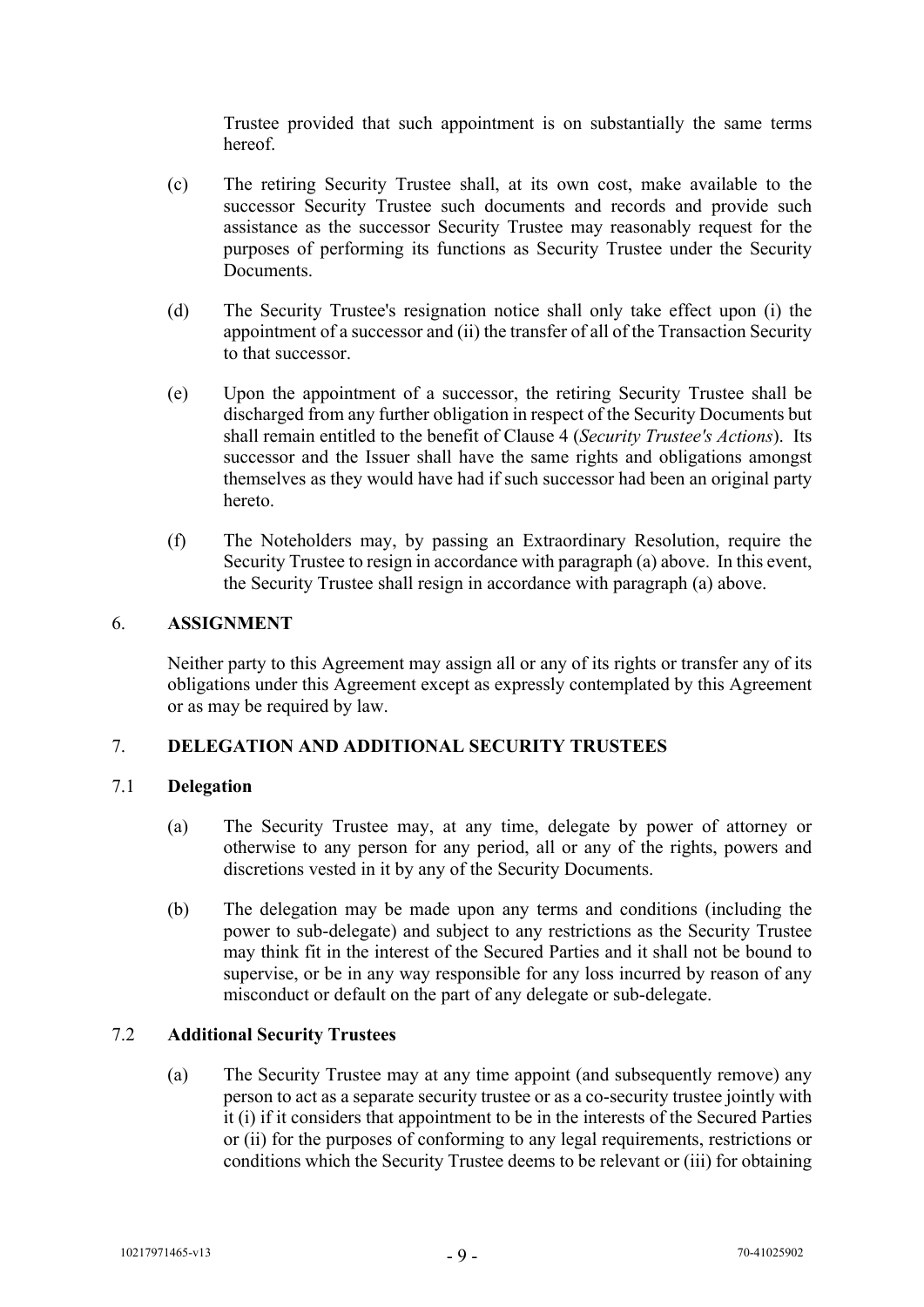or enforcing any judgment in any jurisdiction, and the Security Trustee shall give prior notice to the Issuer and the Noteholders of any such appointment.

- (b) Any person so appointed (subject to the terms of this Agreement) shall have the rights, powers and discretions (not exceeding those conferred on the Security Trustee by this Agreement) and the duties and obligations as are conferred or imposed by the instrument of appointment.
- (c) The remuneration the Security Trustee may pay to any person, and any costs and expenses incurred by that person in performing its functions pursuant to that appointment shall, for the purposes of this Agreement, be treated as costs and expenses incurred by the Security Trustee.

# <span id="page-11-0"></span>8. **FEES AND EXPENSES**

# 8.1 **Security Trustee Fee**

The Issuer shall pay to the Security Trustee, for its own account, the security trustee fees specified in the fee letter dated 4 January 2022 between the Security Trustee and the Issuer (as amended from time to time), at the times and in the amounts specified in that letter.

# 8.2 **Security Trustee's Ongoing Fees**

- (a) In the event of the occurrence of (i) an Event of Default (ii) the Security Trustee considering it necessary or expedient or (iii) the Security Trustee undertaking duties which the Security Trustee and the Issuer agree to be of an exceptional nature and/or outside the scope of the normal duties of the Security Trustee under the Security Documents, the Issuer shall pay to the Security Trustee such additional remuneration (together with any applicable VAT) as may be agreed between them.
- (b) If the Security Trustee and the Issuer fail to agree upon the nature of the duties or upon any additional remuneration, that dispute shall be determined by an investment bank (acting as an expert and not as an arbitrator) selected by the Security Trustee and approved by the Issuer or, failing approval, nominated (on the application of the Security Trustee) by the President for the time being of the Law Society of England and Wales (the costs of the nomination and of the investment bank being payable by the Issuer) and the determination of any investment bank shall be final and binding upon the parties to this Agreement.

#### 8.3 **Transaction and Enforcement Expenses**

The Issuer shall, from time to time on demand of the Security Trustee, reimburse the Security Trustee for all costs and expenses (including legal fees) on a full indemnity basis together with any applicable VAT incurred by the Security Trustee and any Receiver and Delegate in connection with the exercise, preservation and/or enforcement of any of the rights, powers and remedies of the Security Trustee, of the Transaction Security and any proceedings instituted by or against the Security Trustee as a consequence of taking or holding the Transaction Security or of enforcing those rights, powers and remedies.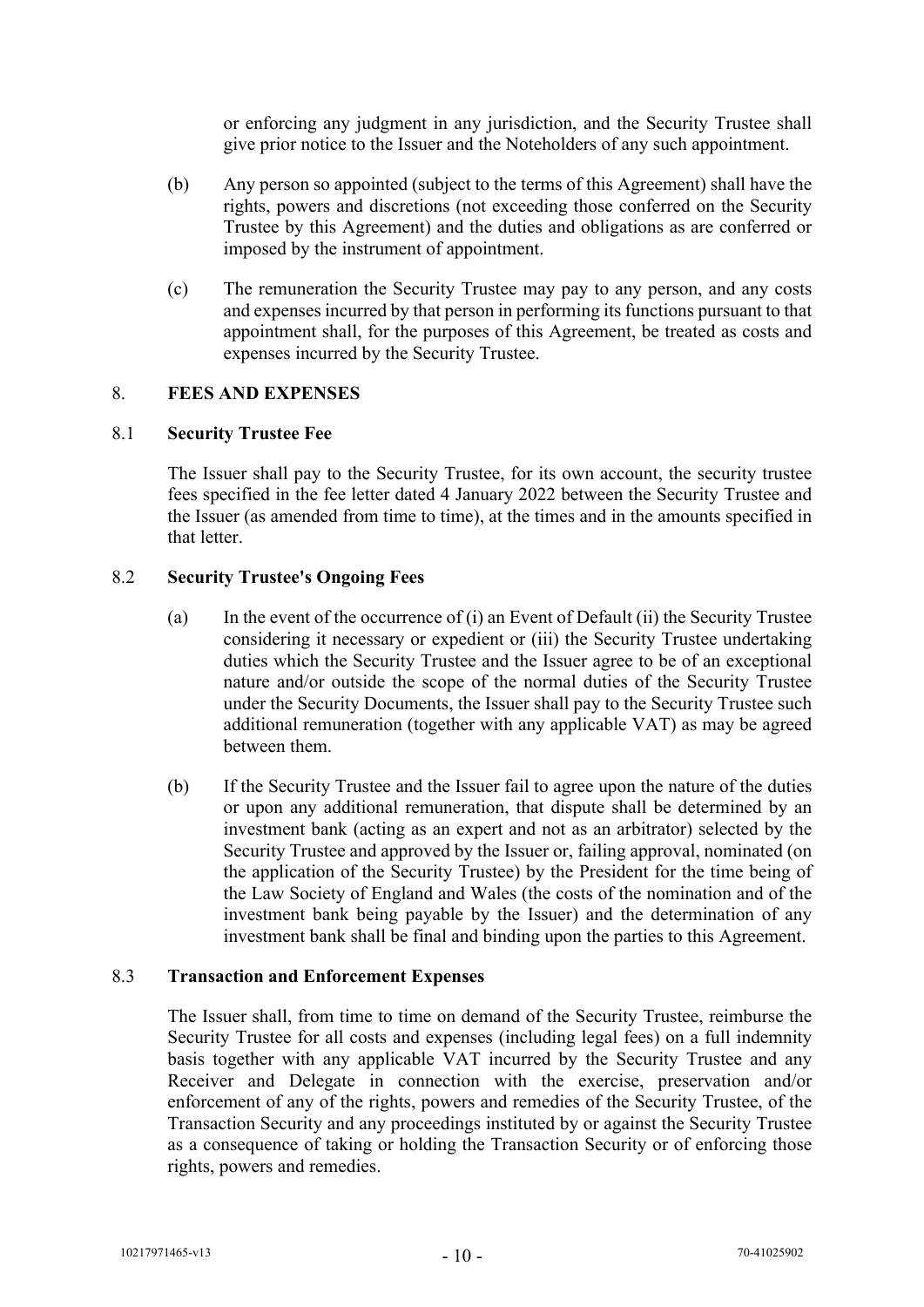#### 8.4 **Stamp Taxes**

The Issuer shall pay all stamp, registration, notarial and other Taxes or fees to which this Agreement, the Transaction Security or any judgment given in connection with them, is or at any time may be, subject and shall, from time to time, indemnify the Security Trustee on demand against any liabilities, costs, claims and expenses resulting from any failure to pay or any delay in paying any such Tax or fee.

# <span id="page-12-0"></span>9. **INDEMNITIES**

#### <span id="page-12-1"></span>9.1 **Issuer's Indemnity**

The Issuer for any Series shall indemnify the Security Trustee in respect of such Series and any Receiver: (a) in respect of all costs, expenses, fees, damages (including, but not limited to legal costs) and any costs incurred in relation to any proceedings incurred by it or him or by any persons appointed by the Security Trustee to whom any trust, power, authority or discretion may properly be delegated by it in the execution or purported execution of the trusts, powers, authorities or discretions vested in it by these presents in relation to each Series and (b) against all for all costs, expenses, fees, damages (including, but not limited to legal costs) and any costs incurred in relation to any proceedings in any way relating to any Transaction Security or the performance of the terms of this Agreement (otherwise than as a result of its gross negligence or wilful misconduct).

# 9.2 **Priority of Indemnity**

The Security Trustee may, in priority to any payment to the Secured Parties, indemnify itself out of the Charged Property in respect of, and pay and retain, all sums necessary to give effect to the indemnity in Clause [9.1](#page-12-1) (*Issuer's Indemnity*) from the Issuer and shall have a lien on the Transaction Security and the proceeds of the enforcement of the Transaction Security for all moneys payable to it under this Clause in respect of the relevant Series.

#### 10. **RELEASES**

Upon a disposal of any of the Charged Property:

- (a) pursuant to the enforcement of the Transaction Security by a Receiver or the Security Trustee; or
- (b) if that disposal is permitted under the Security Documents,

the Security Trustee shall (at the cost of the Issuer) release that property from the Transaction Security and is authorised to execute, without the need for any further authority from the Secured Parties, any release of the Transaction Security or other claim over that asset and to issue any certificates of non-crystallisation of floating charges that may be required or desirable.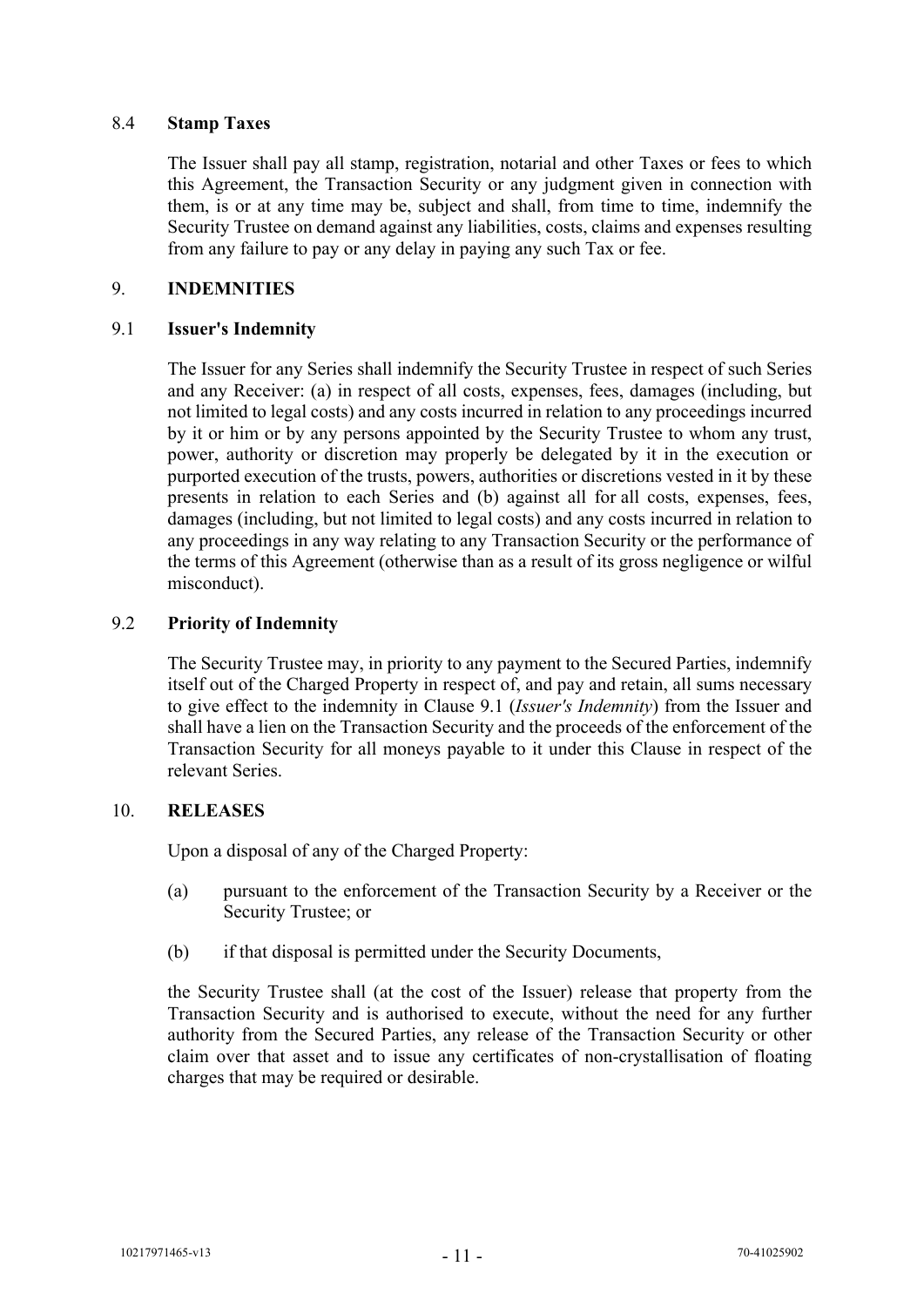# <span id="page-13-0"></span>11. **MISCELLANEOUS**

#### 11.1 **Issuer's Waiver**

The Issuer hereby waives, to the extent permitted under applicable law, all rights it may otherwise have to require that the Transaction Security be enforced in any particular order or manner or at any particular time or that any sum received or recovered from any person, or by virtue of the enforcement of any of the Transaction Security, which is capable of being applied in or towards discharge of any of the Secured Obligations is so applied.

#### 11.2 **Security Trustee's management time and additional remuneration**

Any amount payable to the Security Trustee under Clause [8](#page-11-0) (*Fees and Expenses*) or Clause [9](#page-12-0) (*Indemnities*) shall include the cost of utilising the Security Trustee's management time or other resources and will be calculated on the basis of such reasonable daily or hourly rates as the Security Trustee may notify to the Issuer, and is in addition to any other fee paid or payable to the Security Trustee.

#### 11.3 **No duty to monitor**

The Security Trustee shall not be bound to enquire:

- (a) whether or not any Event of Default has occurred;
- (b) as to the performance, default or any breach by the Issuer of its obligations under any Security Document; or
- (c) whether any other event specified in any Security Document has occurred.

#### 11.4 **Duties of the Security Trustee**

- (a) The Security Trustee's duties under the Security Documents are solely mechanical and administrative in nature.
- (b) The Security Trustee shall have only those duties, obligations and responsibilities expressly specified herein or in the Security Documents to which it is expressed to be a party (and no others shall be implied).

#### 11.5 **Force Majeure**

Notwithstanding anything in this Agreement to the contrary, the Security Trustee shall not be responsible or liable for any delay or failure to perform under this Agreement resulting, in whole or in part, from or caused by any event beyond the reasonable control of the Security Trustee, including without limitation; strikes, work stoppages, acts of war, terrorism, epidemics, acts of God, governmental actions, exchange or currency controls or restrictions, devaluations or fluctuations, interruption, loss or malfunction of utilities, communications or any computer (software or hardware) services or the application of any law or regulation in effect now or in the future.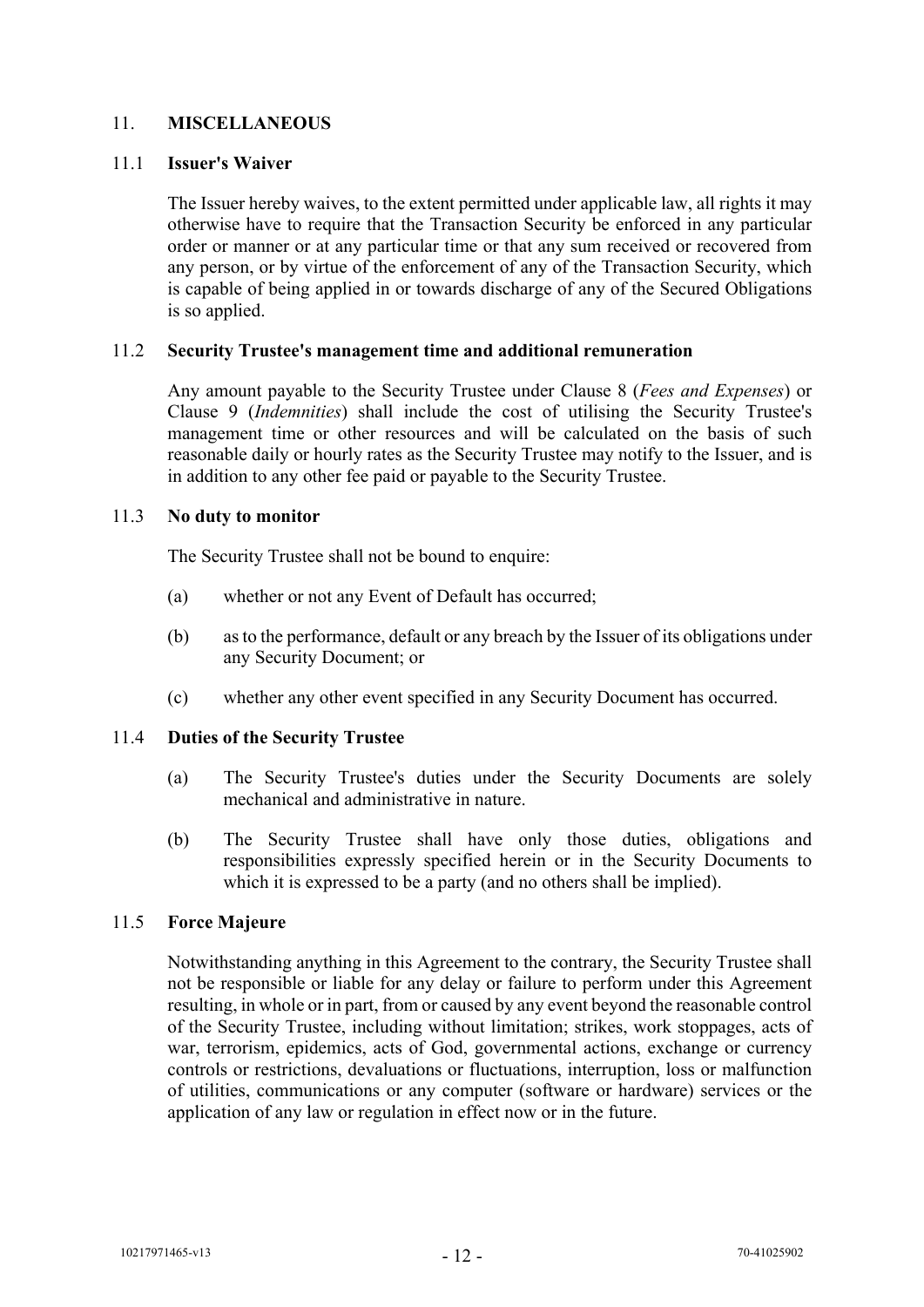# <span id="page-14-0"></span>12. **REMEDIES AND WAIVERS, PARTIAL INVALIDITY**

#### 12.1 **Remedies and Waivers**

- (a) No failure to exercise, nor any delay in exercising any right or remedy under this Agreement shall operate as a waiver of any such right or remedy or constitute an election to affirm this Agreement. No single or partial exercise of any right or remedy shall prevent any further or other exercise of that right or remedy or the exercise of any other right or remedy.
- (b) The rights and remedies provided in this Agreement are cumulative and not exclusive of any rights or remedies provided by law.

#### 12.2 **Partial Invalidity**

If, at any time, any provision of this Agreement is or becomes illegal, invalid or unenforceable in any respect under the law of any jurisdiction, neither the legality, validity or enforceability of the remaining provisions of this Agreement nor of such provision under the laws of any other jurisdiction shall in any way be affected or impaired thereby.

#### <span id="page-14-1"></span>13. **NOTICES**

#### 13.1 **Address for notices**

All notices and other communications hereunder will be in writing and will be delivered or sent by facsimile transmission or e-mail to the following addresses or to such other address as the relevant party may notify to the other party in writing from time to time:

(a) to the Issuer at:

BrokerCreditService Structured Products plc Office 203 Kofteros Business Center 182 Agias Filaxeos 3083, Limassol Cyprus

Email: [info@bcs-sp.com,](mailto:info@bcs-sp.com) [mtnissuances@bcs-sp.com](mailto:mtnissuances@bcs-sp.com) Attention: Directors

(b) to the Security Trustee at:

GLAS Trust Corporation Limited 55 Ludgate Hill Level 1 West London EC4M 7JW United Kingdom

Email: [DCM@GLAS.AGENCY](mailto:DCM@glas.agency) Attention: DCM Team Re BrokerCredit Services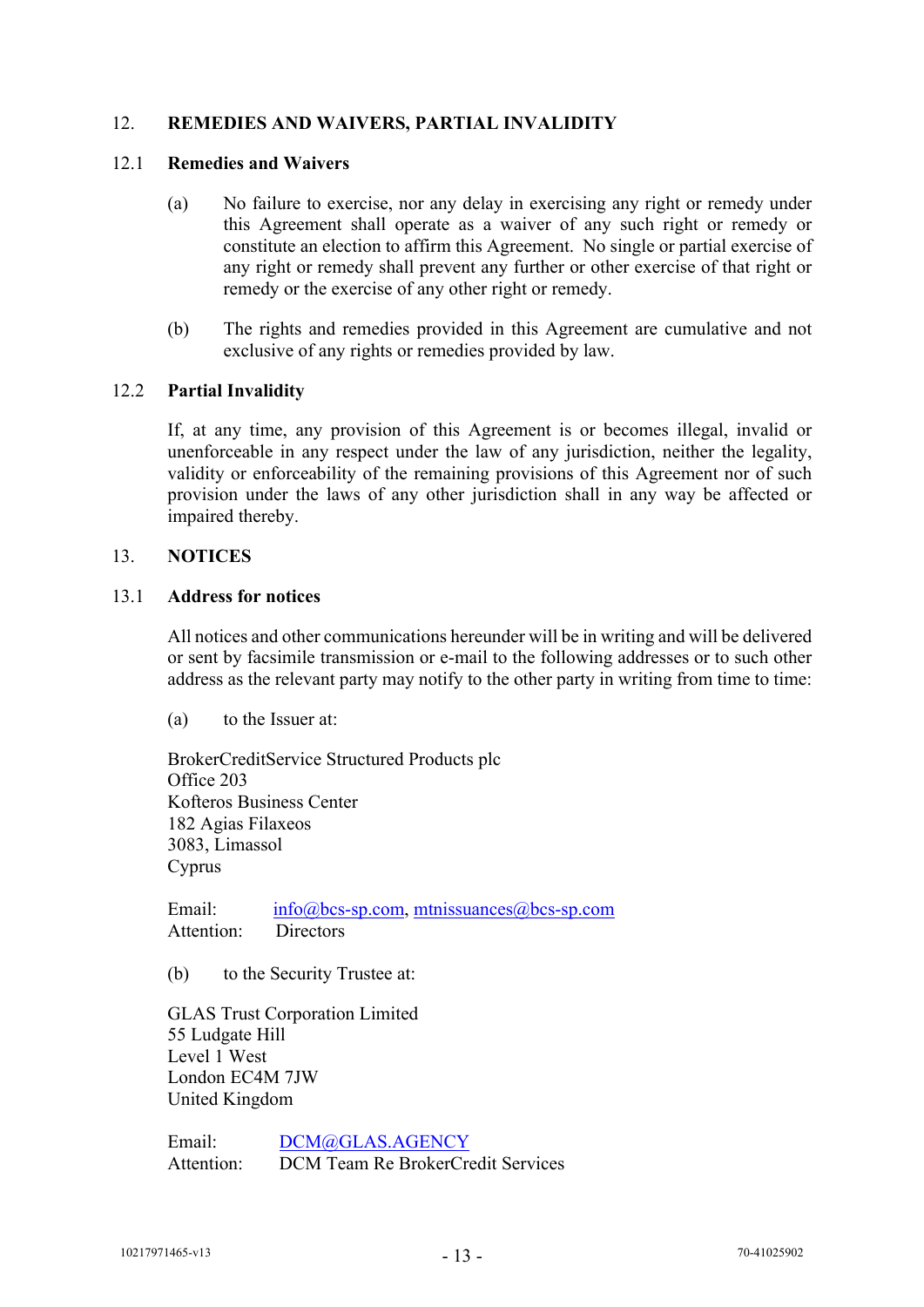# 13.2 **Effectiveness**

All notices and communications sent in accordance with Clause 13.1 (*Address for notices*) shall take effect, in the case of letter, at the time of delivery, in the case of an electronic communication, when the relevant receipt of such communication being read is given, or where no read receipt is requested by the sender, at the time of sending, provided, that no delivery failure notification is received by the sender within 24 hours of sending such communication; *provided that* any communication which is received (or deemed to take effect in accordance with the foregoing) after 4.00 p.m. (local time) or on a non-business day in the place of receipt shall be deemed to take effect at the opening of business on the next following business day in such place. Any communication under this Agreement which is to be sent by electronic communication will be written legal evidence.

# <span id="page-15-0"></span>14. **COUNTERPARTS**

The Agreement may be executed in any number of counterparts, and this has the same effect as if the signatures on the counterparts were on a single copy of this Agreement.

# <span id="page-15-1"></span>15. **GOVERNING LAW**

This Agreement and any non-contractual obligations arising out of or in connection with it are governed by English law.

#### <span id="page-15-2"></span>16. **ENFORCEMENT**

#### 16.1 **Jurisdiction of English Courts**

- (a) The courts of England have exclusive jurisdiction to decide any dispute arising out of or in connection with this Agreement (including a dispute relating to the existence, validity or termination of this Agreement or the consequences of its nullity or any non-contractual obligations arising out of or in connection with this Agreement) (a "**Dispute**").
- (b) The parties agree that the courts of England are the most appropriate and convenient courts to decide Disputes and accordingly no party will argue to the contrary.

# 16.2 **Service of process**

The Issuer agrees that the documents which start any proceedings and any other documents required to be served in relation to those proceedings may be served on it by being delivered to BCS Prime Brokerage Limited at 99 Bishopsgate, London, EC2M 3XD, United Kingdom, or to such other person with an address in England or Wales and/or at such other address in England or Wales as the Issuer may specify by notice in writing to the Security Trustee. Nothing in this paragraph shall affect the right of any Secured Party to serve process in any other manner permitted by law. This clause applies to proceedings in England and to proceedings elsewhere.

# **This Agreement has been entered into on the date stated at the beginning of this Agreement.**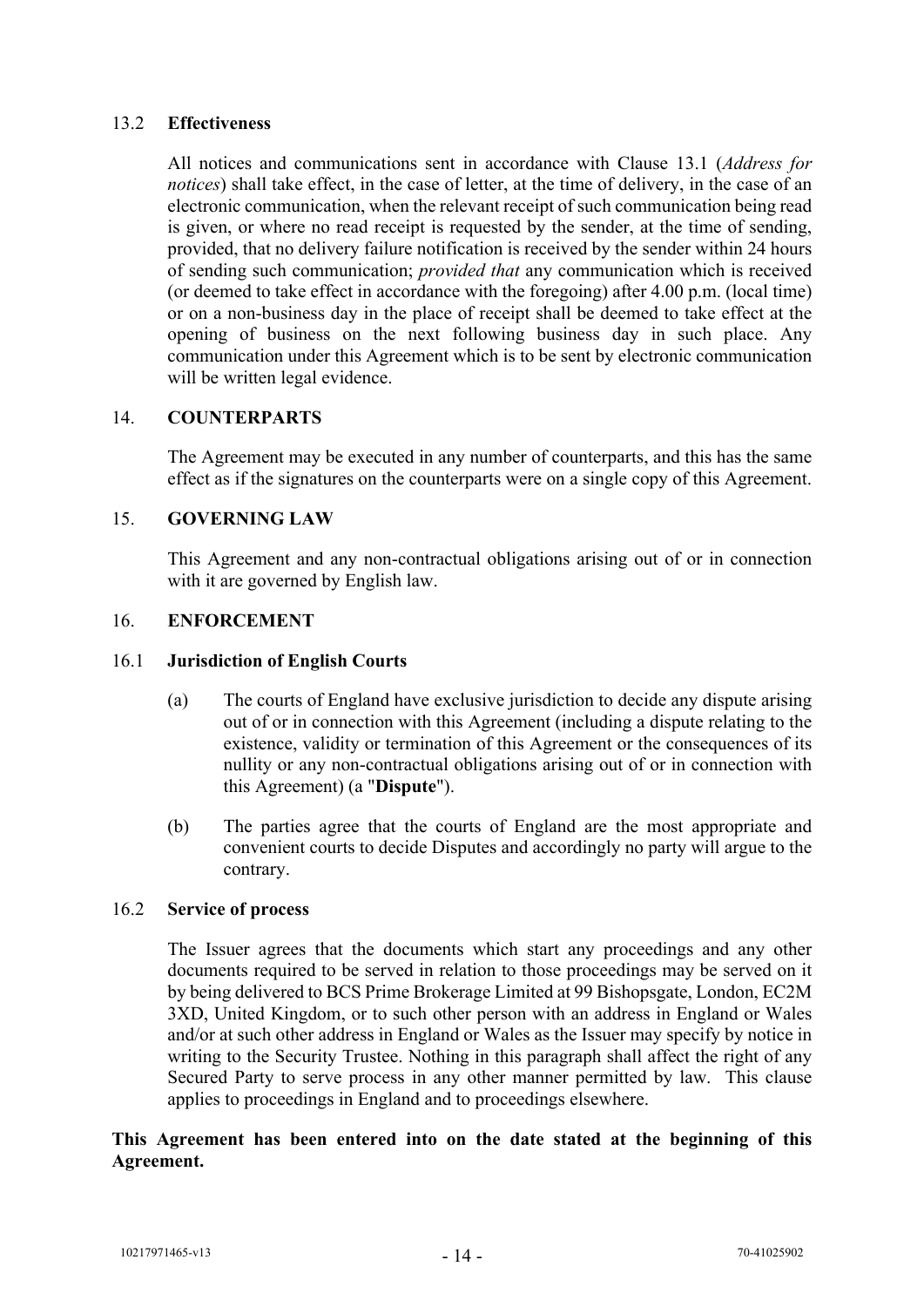# **SIGNATURES**

#### **The Issuer**

For and on behalf of

# **BROKERCREDITSERVICE STRUCTURED PRODUCTS PLC**

Riona Jeanne  $By:$ 

**The Security Trustee**  For and on behalf of **GLAS TRUST CORPORA TION LIMITED** 

By: